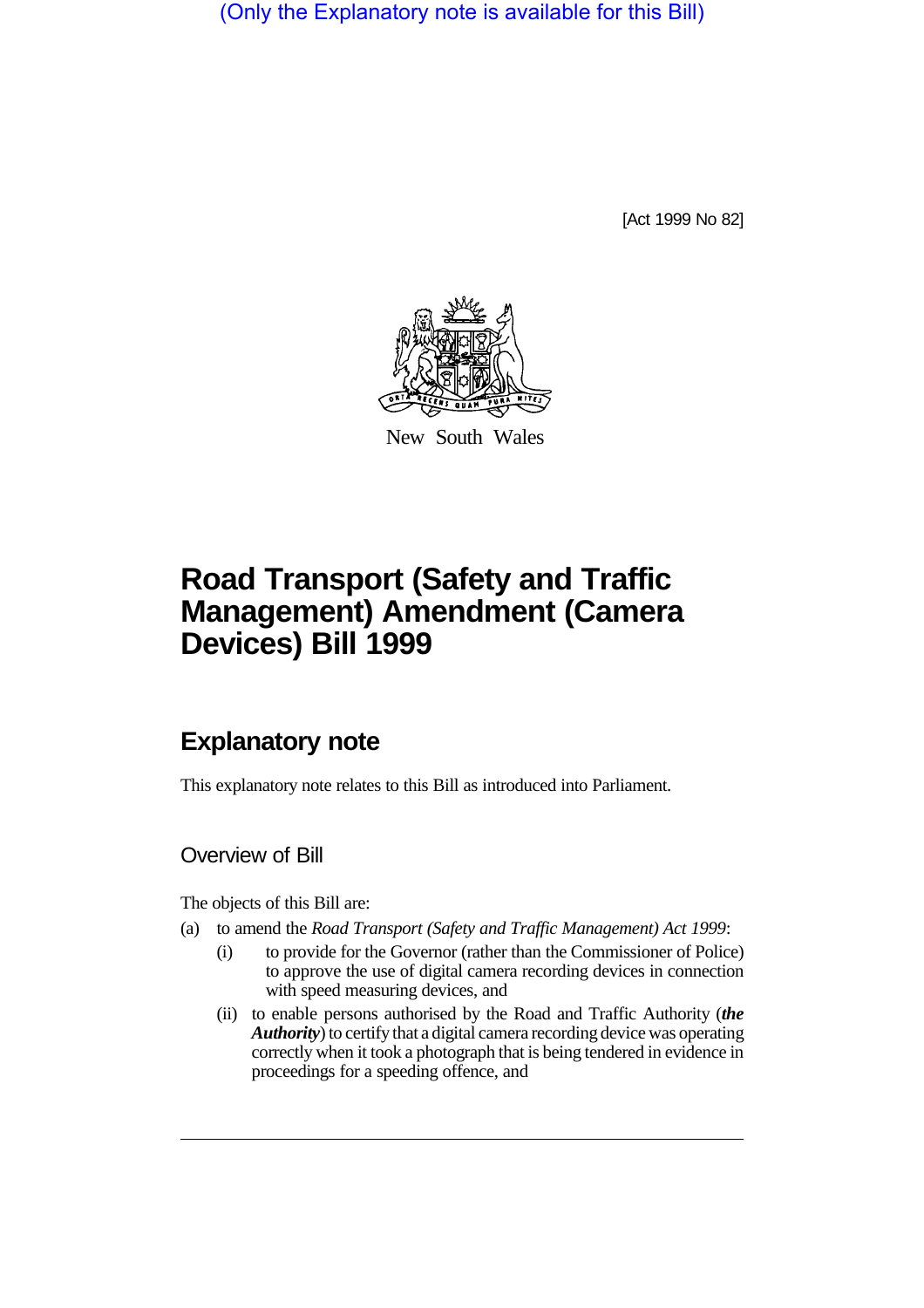Road Transport (Safety and Traffic Management) Amendment (Camera Devices) Bill 1999 [Act 1999 No 82]

Explanatory note

- (iii) to increase from 84 hours to 168 hours the maximum period within which non-digital speed cameras and certain traffic light cameras must be inspected before a police officer may provide certificate evidence concerning the operation of the cameras, and
- (b) to make consequential amendments to the *Crimes Act 1900* and an amendment in the nature of statute law revision.

#### Outline of provisions

**Clause 1** sets out the name (also called the short title) of the proposed Act.

**Clause 2** provides for the commencement of the proposed Act on a day or days to be appointed by proclamation.

**Clause 3** is a formal provision giving effect to the amendments to the *Road Transport (Safety and Traffic Management) Act 1999* set out in Schedule 1.

**Clause 4** is a formal provision giving effect to the amendments to the *Crimes Act 1900* set out in Schedule 2.

## **Schedule 1 Amendment of Road Transport (Safety and Traffic Management) Act 1999**

#### **Approved digital camera recording devices**

**Schedule 1** [1] amends section 45 of the Act to provide for the appropriate approval authority to approve a device as an approved camera recording device by order published in the Gazette. At present, only the Commissioner of Police may do so.

**Schedule 1 [2]** inserts 2 additional subsections in section 45. In particular:

Proposed section 45 (2) defines an *approved digital camera recording device* to be an approved camera recording device that is capable of recording images in the form of digitalised, electronic or computer-generated images.

Proposed section 45 (3) defines an *appropriate approval authority*, in relation to the approval of a device as an approved camera recording device, to be the Governor in the case of a digital camera recording device and the Commissioner of Police for any other kind of camera recording device.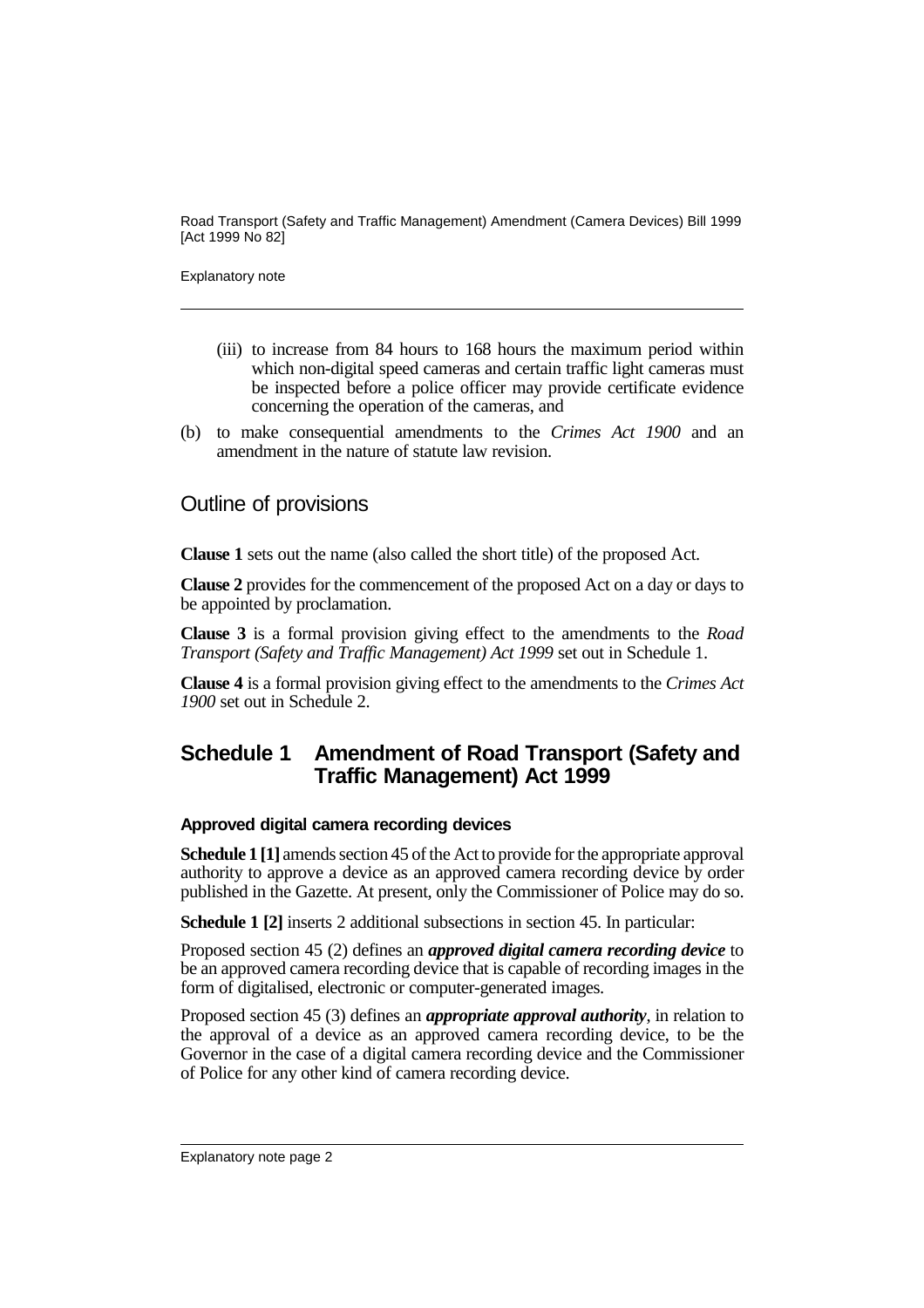Road Transport (Safety and Traffic Management) Amendment (Camera Devices) Bill 1999 [Act 1999 No 82]

Explanatory note

**Schedule 1 [3]** amends section 46 of the Act to enable an appropriate officer, for the purposes of proceedings for an offence involving speeding measured by an approved speed measuring device, to certify certain matters concerning the device. At present, only a police officer may certify such matters. **Schedule 1 [4]** inserts a subsection (3) in section 46 that defines *appropriate officer* to mean:

- (a) in the case of an approved speed measuring device that is used in conjunction with, or forms part of, an approved digital camera recording device—a person (or person belonging to a class of persons) authorised by the Authority to install and inspect approved digital camera recording devices or approved speed recording devices (or both), or
- (b) in any other case—a police officer.

**Schedule 1 [6]** amends section 47 (2) to provide that, in any proceedings for a speeding offence recorded by a photograph, evidence that a photograph taken by an approved digital camera recording device bears a security indicator of a kind prescribed by the regulations is evidence (unless evidence is adduced to the contrary) that the photograph has not been altered since it was taken.

**Schedule 1 [9]** amends section 47 of the Act to facilitate the admission of photographs recorded by an approved digital camera recording device into evidence in proceedings for a speeding offence. In particular, it enables certificate evidence to be given in respect of the operation of a particular approved digital camera recording device by a person (or person belonging to a class of persons) authorised by the Authority to install and inspect such devices. At present, such certificate evidence may only be given by a police officer authorised by the Commissioner of Police. **Schedule 1 [5]** and **[7]** make consequential amendments to section 47.

**Schedule 1 [13]** makes an amendment to the definition of *approved camera recording device* in the Dictionary of the Act that is consequential on the amendment made by Schedule 1 [2].

**Schedule 1 [14]** inserts a definition of *approved digital camera recording device* in the Dictionary of the Act.

#### **Inspection periods for certain approved camera recording and detection devices**

At present, section 47 (4) of the *Road Transport (Safety and Traffic Management) Act 1999* enables a police officer, for the purposes of proceedings for a speeding offence photographed by a speed camera, to certify that he or she inspected the camera within 84 hours of the time recorded on the photographs. Section 57 makes similar provision in respect of traffic light cameras.